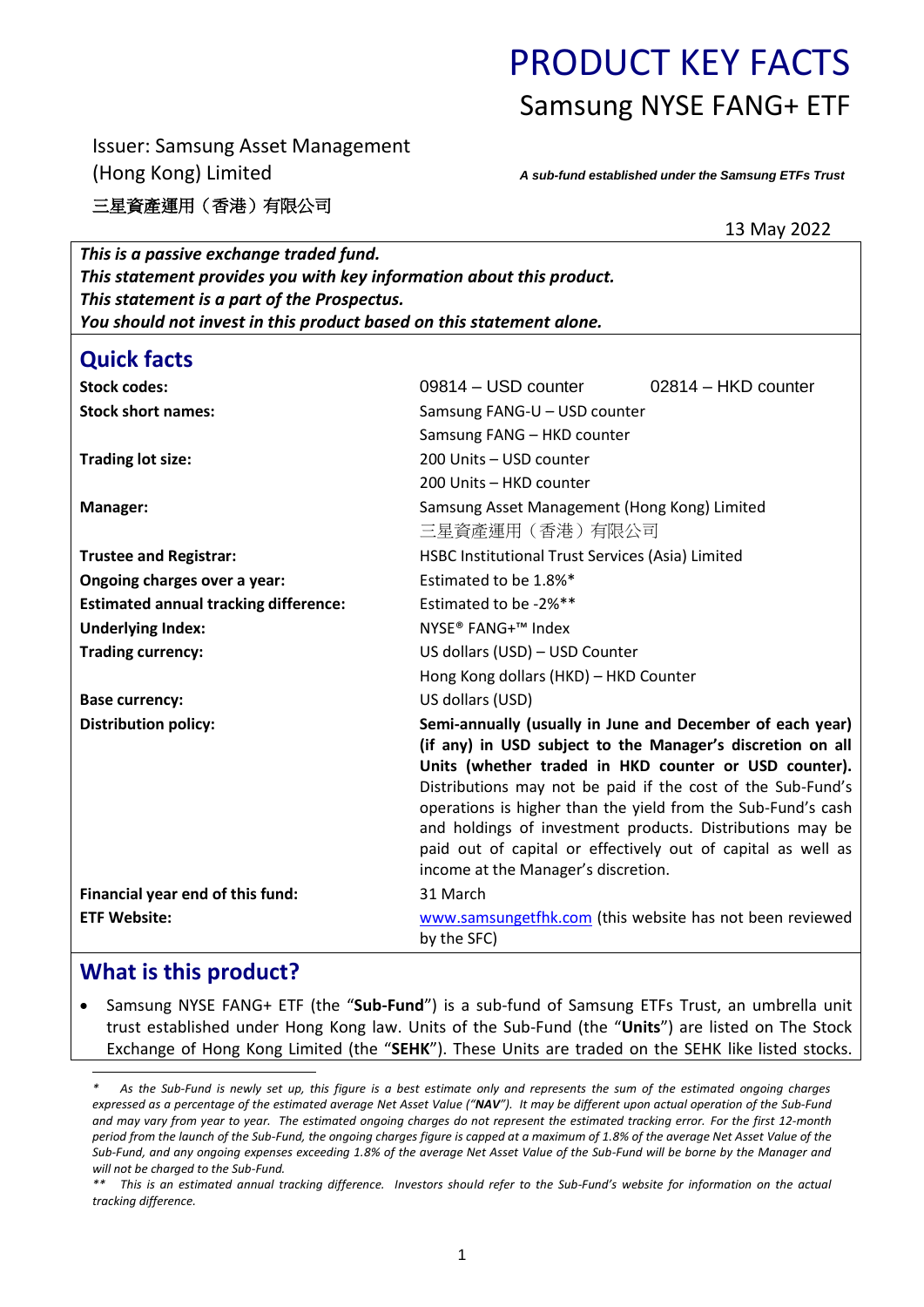The Sub-Fund is a passively-managed index tracking exchange traded fund (an "**ETF**") falling under Chapter 8.6 of the Code on Unit Trusts and Mutual Funds issued by the SFC (the "**Code**").

 The Sub-Fund is a physical ETF which invests directly in the constituent securities of the Index (as defined below).

### **Objective and Investment Strategy**

#### **Objective**

The investment objective of the Sub-Fund is to provide investment results that, before fees and expenses, closely correspond to the performance of the NYSE® FANG+™ Index (the "**Index**").

#### **Strategy**

In order to achieve the Sub-Fund's investment objective, the Manager intends to primarily use a full replication strategy through investing directly in the Index constituents in substantially the same weightings in which they are included in the Index.

Where the adoption of a full replication strategy is not efficient or practicable or where the Manager considers appropriate in the best interest of the Sub-Fund and the Unitholders, the Manager may pursue an representative sampling strategy, and invest, directly or indirectly, in a representative sample of the securities in the Index that collectively reflects the investment characteristics of the Index and aims to replicate its performance. The Sub-Fund, in using an representative sampling strategy, may or may not hold all of the Securities included in the Index, and may hold a portfolio of Securities which are not included in the Index, provided that these collectively feature a high correlation with the Index. In pursuing an representative sampling strategy, the Manager may cause the Sub-Fund to deviate from the Index weighting on the condition that the maximum deviation from the Index weighting of any constituent will not exceed 3 percentage points above or below such weighting.

The Sub-Fund may switch between the full replication strategy and the representative sampling strategy without prior notice to investors, in its absolute discretion, and as often as it believes is appropriate in order to achieve the investment objective of the Sub-Fund by tracking the Index as closely as possible to the benefit of investors.

The Sub-Fund may invest up to 100% of its NAV directly in the Index constituents, which include common stocks, American Depositary Receipts ("**ADRs**") and Global Depositary Receipts ("**GDRs**") listed on US stock exchanges.

The Sub-Fund may also invest in money market funds and in cash deposits for cash management purposes although such investments are not anticipated to exceed 5% of the NAV of the Sub-Fund.

The Manager may enter into securities lending transactions on behalf of the Sub-Fund with a maximum level of up to 25% and an expected level of approximately 20% of the Sub-Fund's NAV at any one time and is able to recall the securities lent out at any time. All such transactions will only be entered into with institutions of appropriate financial standing which are acceptable to the Manager. As part of its securities lending transactions, the Sub-Fund will receive as collateral sufficient cash and/or liquid assets, the value of which, during the duration of the securities lending agreement, will be equal to at least 100% of the global valuation of the securities lent (interests, dividends and other eventual rights included), marked to market on a daily basis. The Trustee will be responsible for the safekeeping of such collateral received and held in custody. The Sub-Fund will not engage in any reinvestment of collateral received.

To the extent the Sub-Fund undertakes securities lending transactions, all revenues (net of direct and indirect expenses as reasonable and normal compensation for the services rendered by the Manager, a securities lending agent and/or other service providers in the context of such transactions to the extent permitted by applicable legal and regulatory requirements) shall be returned to the Sub-Fund. The cost relating to securities lending transactions will be borne by the borrower.

Currently, the Manager has no intention to invest the Sub-Fund in any financial derivative instruments for hedging or non-hedging (i.e. investment) purposes, and will not enter into sale and repurchase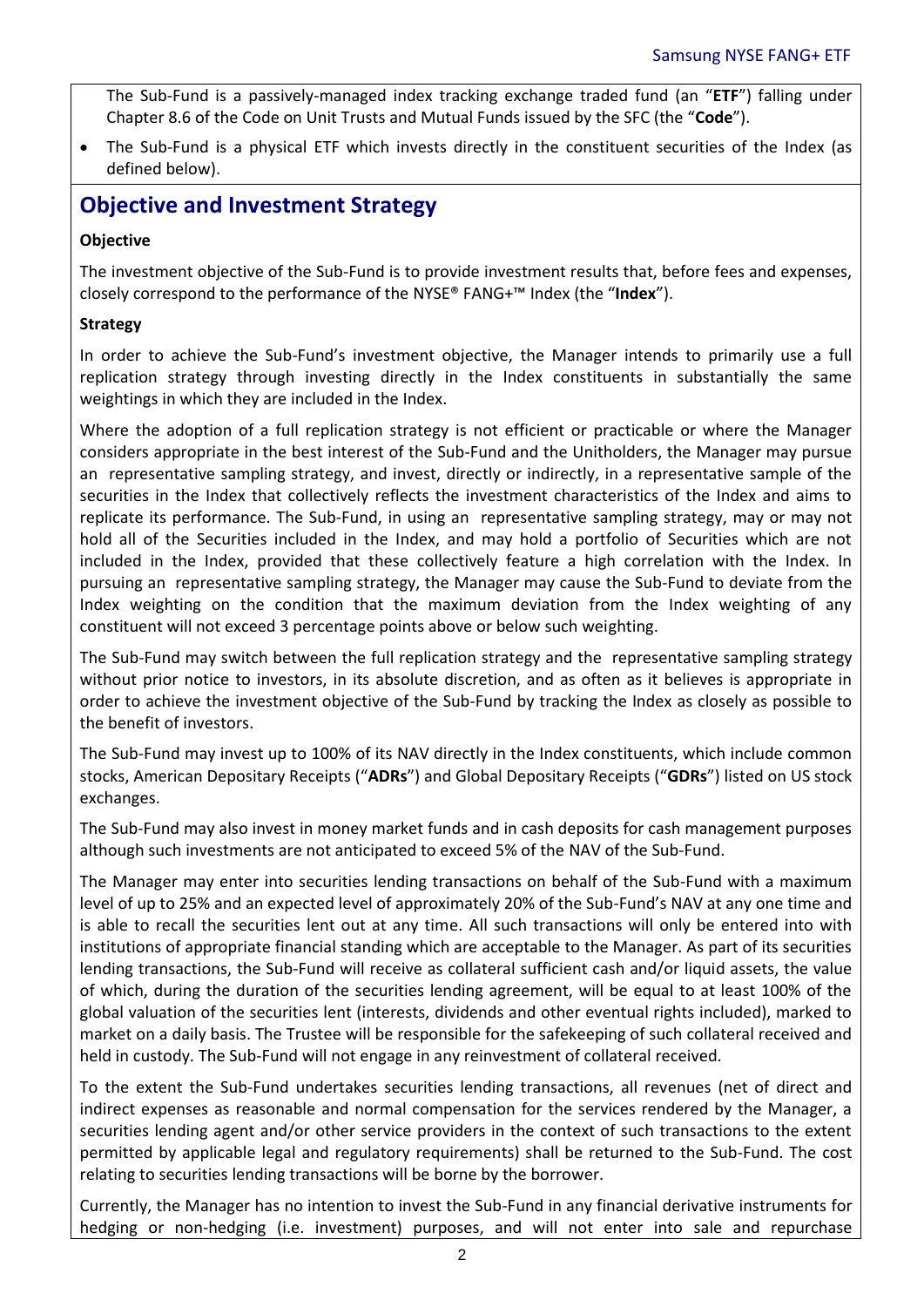transactions or reverse repurchase transactions and other similar over-the-counter transactions.

#### **Index**

The Index is an equal weighted index designed to track the performance of highly-traded growth stocks of technology and tech-enabled companies in the technology, media & communications and consumer discretionary sectors such as Facebook, Apple, Amazon, Netflix and Alphabet's Google. The Index comprises at least 10 stocks.

Each of the constituents in the Index is equally weighted at each quarterly reconstitution of the Index. In between each Index reconstitution, the weightings of the Index constituents in the Index may fluctuate, and as a result the Index constituents may not be equal-weighted and the weighting of a single constituent may exceed 10% of the Index.

The Index is compiled and published by ICE Data Indices, LLC (the "**Index Provider**"). The Manager (and each of its Connected Persons) is independent of the Index Provider.

The Index is a price return index. A price return index seeks to replicate the price return from holding a portfolio consisting of the Index constituents and the performance of the Index is calculated on the basis that any dividends from securities comprising the Index are not re-invested. The Index is denominated and quoted in USD.

As at 31 March 2022, it comprised 10 constituents with total market capitalisation of approximately USD11.573 trillion. The Index was launched on 26 September 2017 and had a base level of 1,000 on 19 September 2014.

#### *Index information*

Bloomberg Code: NYFANG <INDEX>

Refinity Code: .NYFANG

You can obtain the list of the Index constituents and additional information of the Index (including the last closing Index level and other important news relating to the Index) from the website of the Index Provider <https://www.theice.com/fangplus>(this website has not been reviewed by the SFC)

# **Use of derivatives**

The Sub-Fund will not use derivatives for any purpose.

### **What are the key risks?**

#### **Investment involves risks. Please refer to the Prospectus for details including the risk factors.**

- **1. Investment risk**
- The Sub-Fund's investment portfolio may fall in value due to any of the key risk factors below and therefore your investment in the Sub-Fund may suffer losses. There is no guarantee of the repayment of principal.
- **2. Equity market risk**
- The Sub-Fund's investment in equity securities is subject to general market risks, whose value may fluctuate due to various factors, such as changes in investment sentiment, political and economic conditions and issuer-specific factors.
- **3. United States market technology sector concentration risks**
- The Sub-Fund's investments are concentrated in the companies with selected technology themes in a single country (the United States). The value of the Sub-Fund may be more volatile than that of a fund having a more diverse portfolio of investments.
- The value of the Sub-Fund may be more susceptible to adverse economic, political, policy, foreign exchange, liquidity, tax, legal or regulatory event affecting the United States.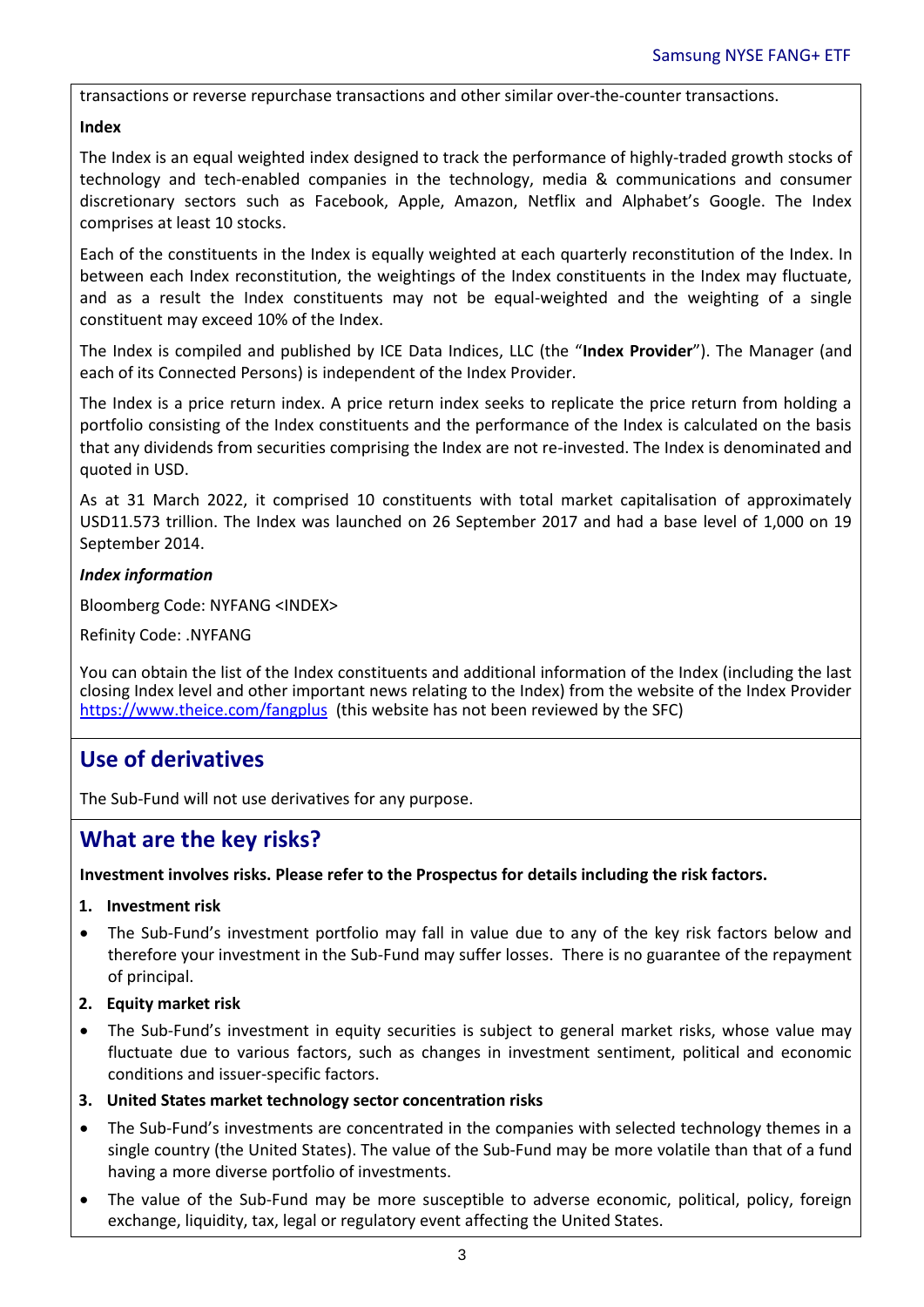#### **4. Technology theme risks**

- Constituents of the Index have high exposure to companies in technology themes. Companies in the technology sector are characterised by relatively higher volatility in price performance when compared to other economic sectors. Companies in the technology sector also face intense competition and there may also be substantial government intervention, which may have an adverse effect on profit margins. The price volatility of constituents of the Index may be greater than the price volatility constituents of more broad-based indices. Rapid changes could render obsolete the products and services offered by these companies. These companies are also subject to the risks of loss or impairment of intellectual property rights or licences, cyber security risks resulting in undesirable legal, financial, operational and reputational consequences.
- The Sub-Fund may be exposed to risks associated with different technology sectors and themes, including search, social networking, autonomous driving, electric vehicles, smartphones, mobile payments, e-commerce, online games, streaming media, online entertainment, cryptocurrencies and blockchain, big data, artificial intelligence, machine learning, digital advertising, cloud services and other innovative technologies. A downturn in the business for companies in these sectors or themes may have adverse effects on the Sub-Fund.

#### **5. Media and communications sector risk**

- Media companies are subject to risks including obsolescence of products, cyclicality of revenues and earnings, a decrease in the discretionary income of targeted individuals, changing consumer tastes and interests, fierce competition in the industry and the potential for increased government regulation.
- Companies in the communications sector (including social media companies) are particularly vulnerable to the potential obsolescence of products and services due to technological advancement and the innovation of competitors. Additionally, fluctuating consumer demands, shifting demographics and often unpredictable changes in consumer tastes can drastically affect such a company's profitability. These companies are exposed to operational risks including disruptions or delays in service caused by hardware or software failure and security breaches involving private, sensitive, proprietary or confidential information. Increasing concerns relating to privacy issues and the collection of data by social media companies and the evolving laws and regulations on the communications industry will also affect the businesses and operations of these companies.

#### **6. Consumer discretionary sector risks**

• The performance of companies in the consumer discretionary sector are correlated to the growth rate of the consumer market, individual income levels and their impact on levels of domestic consumer spending, which in turn depend on the worldwide economic conditions, which have seen significant deterioration in the past. Any future slowdowns or declines in the economy or consumer spending in the relevant market may materially and adversely affect the business of the companies in the consumer discretionary sector. This may adversely affect the value of investments of the Sub-Fund.

#### **7. Equal weighted index risks**

 The Index is an equal weighted index whereby the Index constituents will have the same weighting at each rebalancing (but not between each rebalancing) regardless of its size or market capitalisation, based on the methodology of the Index. The Sub-Fund by tracking the Index may have relatively large holdings in Index constituents with relatively smaller market capitalisation than it would have held if tracking a market capitalisation weighted index, leading to higher risks and potential underperformance.

#### **8. Risks associated with depositary receipts**

 Exposure to depositary receipts including ADRs and GDRs may generate additional risks compared to a direct exposure to the underlying stocks, including the risk of non-segregation of the underlying stocks from the depositary bank's own assets and liquidity risks (as depositary receipts are often less liquid than the underlying stock). These may negatively affect the performance and/or liquidity of the Sub-Fund. Also, depositary receipts holders generally do not have the same right as the direct shareholders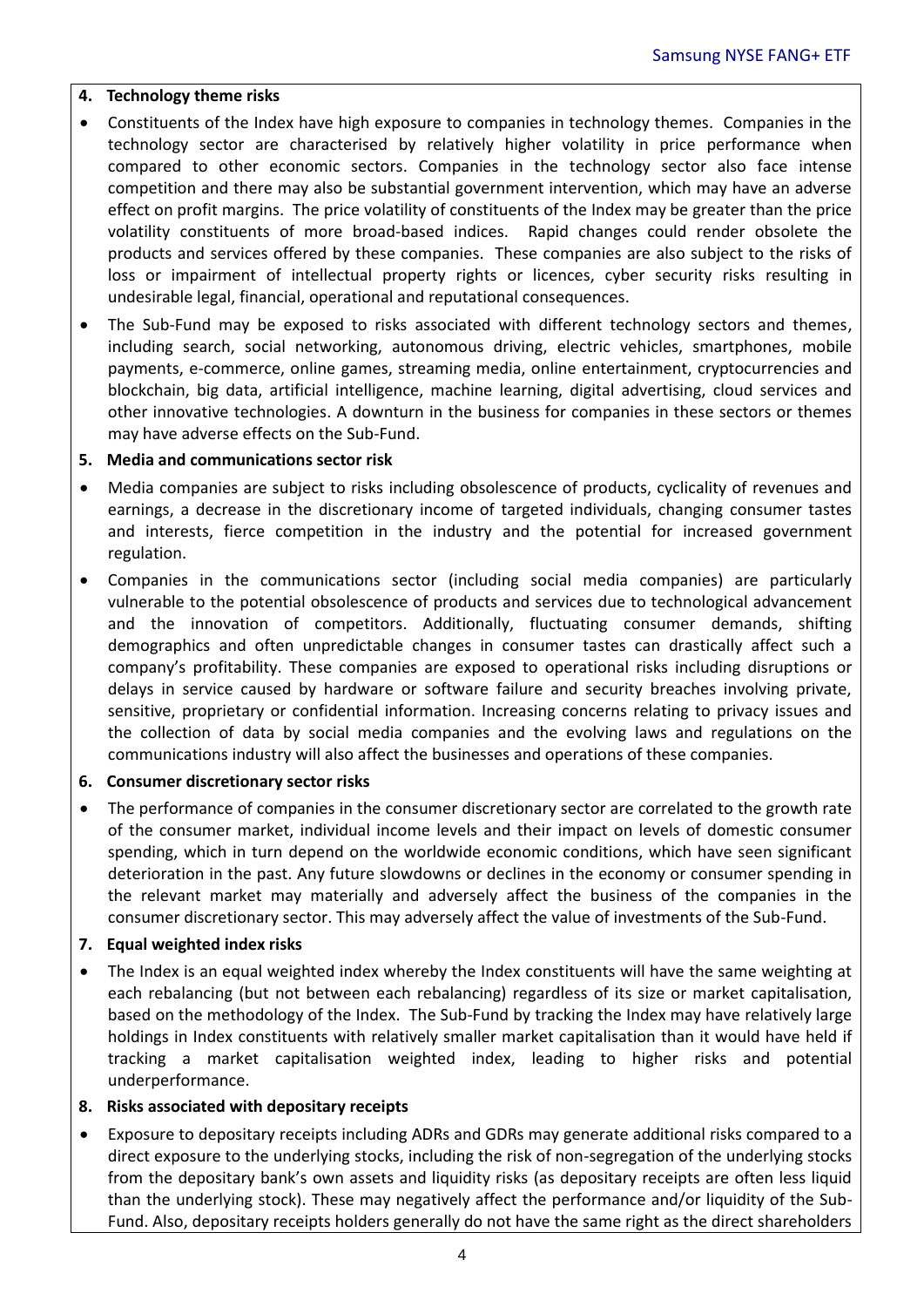of the underlying stocks. The performance of depositary receipts may also be impacted by the related fees.

#### **9. Multi counter risks**

- If there is a suspension of the inter-counter transfer of Units between the counters and/or any limitation on the level of services by brokers and CCASS participants, Unitholders will only be able to trade their Units in one counter only, which may inhibit or delay an investor dealing. The market price of Units traded in each counter may deviate significantly.
- As such, investors may pay more or receive less when buying or selling the Units traded in HKD on the SEHK than in respect of the Units traded in USD and vice versa.

#### **10. Currency risk**

 Units may be traded in a currency other than the base currency of the Sub-Fund (USD). The NAV may be affected unfavourably by fluctuations in the exchange rates between the class currency and the Sub-Fund's base currency and by changes in exchange rate controls.

#### **11. Other currency distributions risk**

 Investors should note that all Units will receive distributions in the base currency (USD) only. In the event that the relevant Unitholder has no USD account, the Unitholder may have to bear the fees and charges associated with the conversion of such distribution from USD to HKD or any other currency. The Unitholder may also have to bear bank or financial institution fees and charges associated with the handling of the distribution payment. Unitholders are advised to check with their brokers regarding arrangements for distributions.

#### **12. Distributions out of or effectively out of capital risks**

 Payment of dividends out of capital or effectively out of capital amounts to a return or withdrawal of part of an investor's original investment or from any capital gains attributable to that original investment. Any such distributions may result in an immediate reduction in the NAV per Unit of the Sub-Fund.

#### **13. Passive investments risk**

 The Sub-Fund is not "actively managed" under normal market conditions, and therefore the Manager will not adopt any temporary defensive position when the Index moves in an unfavourable direction. When there is a decline in the Index, the Sub-Fund will also decrease in value. Under exceptional market conditions and/or extreme circumstances, the Manager may adopt a temporary defensive position for protection of the Sub-Fund in the best interests of the Sub-Fund and the Unitholders.

#### **14. Trading risks**

- The trading price of the Units on the SEHK is driven by market factors such as the demand and supply of the Units. Therefore, the Units may trade at a substantial premium or discount to the NAV.
- As investors will pay certain charges to buy or sell Units on the SEHK, investors may pay more or receive less than the NAV per Unit when buying or selling Units on the SEHK respectively.

#### **15. Trading differences risk**

- As the markets in which the Sub-Fund invests may be open when Units are not priced, the value of the securities in the Sub-Fund's portfolio may change on days when investors will not be able to purchase or sell the Sub-Fund's Units.
- Differences in trading hours between the markets in which the Sub-Fund invests and the SEHK may also increase the level of premium or discount of the Unit price to Sub-Fund's NAV.
- Securities listed on certain stock exchanges are subject to trading bands which restrict increase and decrease in the trading price, while Units listed on the SEHK are not. This difference may also increase the level of premium or discount of the Unit price to Sub-Fund's NAV.

#### **16. Reliance on market maker risk**

 Although the Manager will use its best endeavours to put in place arrangements so that at least one market maker will maintain a market for the Units traded in each counter (which may be the same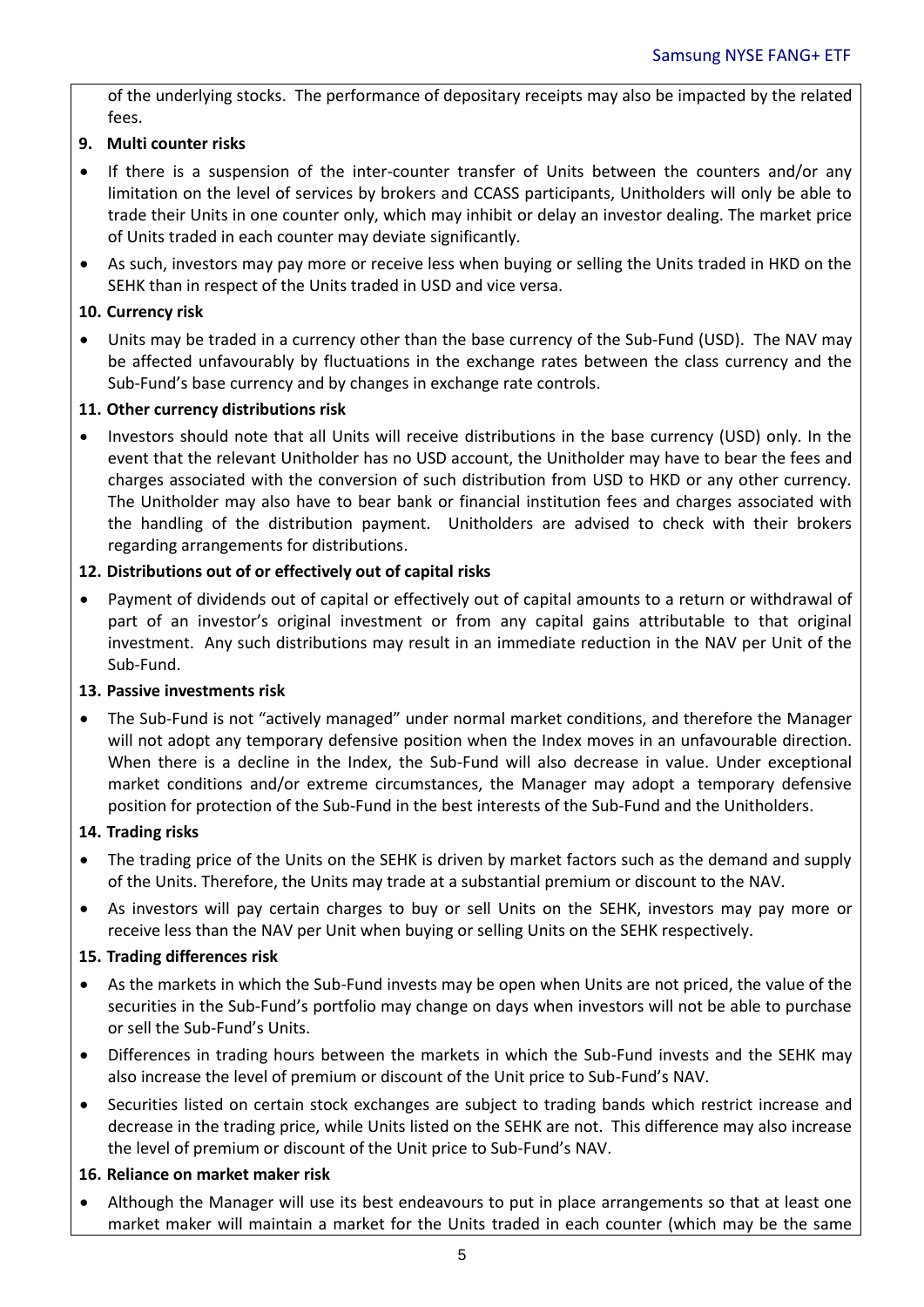market maker) and that at least one market maker for each counter (which may be the same market maker) gives not less than 3 months' notice prior to termination of the market making arrangement, liquidity in the market for the Units may be adversely affected if there is no or only one market maker for the Units traded in the HKD or USD counter. There is no guarantee that any market making activity will be effective.

#### **17. Tracking error risk**

 Due to the fees and expenses and investment strategy of the Sub-Fund, as well as market liquidity, the Sub-Fund's return may deviate from that of the Index. There can be no assurance of exact or identical replication at any time of the performance of the Index.

#### **18. Termination risk**

 The Sub-Fund may be terminated early under certain circumstances, for example, where the size of the Sub-Fund falls below USD5 million. Any distribution received by a Unitholder on termination of the Sub-Fund may be less than the capital initially invested by the Unitholder and result in a loss.

### **How has the fund performed?**

Since the Sub-Fund is newly set up, there is insufficient data to provide a useful indication of past performance to investors.

### **Is there any guarantee?**

The Sub-Fund does not have any guarantees. You may not get back the amount of money you invest.

### **What are the fees and charges?**

#### **Charges incurred when trading the Sub-Fund on the SEHK**

| <b>Fees</b>                                                 | What you pay                                  |
|-------------------------------------------------------------|-----------------------------------------------|
| <b>Brokerage fee</b>                                        | Market rates                                  |
| <b>Transaction levy</b>                                     | 0.0027% of the trading price                  |
| <b>SEHK trading fee</b>                                     | $0.005\%$ of the trading price                |
| <b>Financial Reporting Council ("FRC") Transaction Levy</b> | $0.00015\%$ <sup>4</sup> of the trading price |
| <b>Stamp duty</b>                                           | Nil                                           |
| Inter-counter transfer fee                                  | HKD5 per instruction                          |

*1 Transaction levy of 0.0027% of the trading price of the Units, payable by each of the buyer and the seller.*

*2 Trading fee of 0.005% of the trading price of the Units, payable by each of the buyer and the seller.*

*3 Hong Kong Securities Clearing Company Limited (HKSCC) will charge each CCASS participant a fee of HKD5 per instruction for effecting an intercounter transfer from one counter to another counter. Investors should check with their respective brokers regarding any additional fees.*

*<sup>4</sup>FRC transaction levy of 0.00015% of the trading price of the Units, payable by each of the buyer and the seller.*

#### **Ongoing fees payable by the Sub-Fund**

The following expenses will be paid out of the Sub-Fund. They affect you because they reduce the NAV of the Sub-Fund which may affect the trading price.

|                                                                                                                                   | Annual rate (as a % of NAV)                                                            |
|-----------------------------------------------------------------------------------------------------------------------------------|----------------------------------------------------------------------------------------|
| Management fee*<br>The Sub-Fund pays a management fee to the Manager.                                                             | 0.65%                                                                                  |
| Trustee's fee*                                                                                                                    | 0.07% per year of the NAV of the Sub-Fund,<br>subject to a monthly minimum of USD1,500 |
| <b>Performance fee</b>                                                                                                            | Nil                                                                                    |
| <b>Administration fee</b>                                                                                                         | Nil                                                                                    |
| Please note that these fees may be increased up to a permitted maximum on aiving 1 month's notice to Unitholders. Please refer to |                                                                                        |

\* *Please note that these fees may be increased up to a permitted maximum on giving 1 month's notice to Unitholders. Please refer to the Prospectus under "Fees and Expenses" for details of these fees and other ongoing expenses that may be borne by the Sub-Fund.*